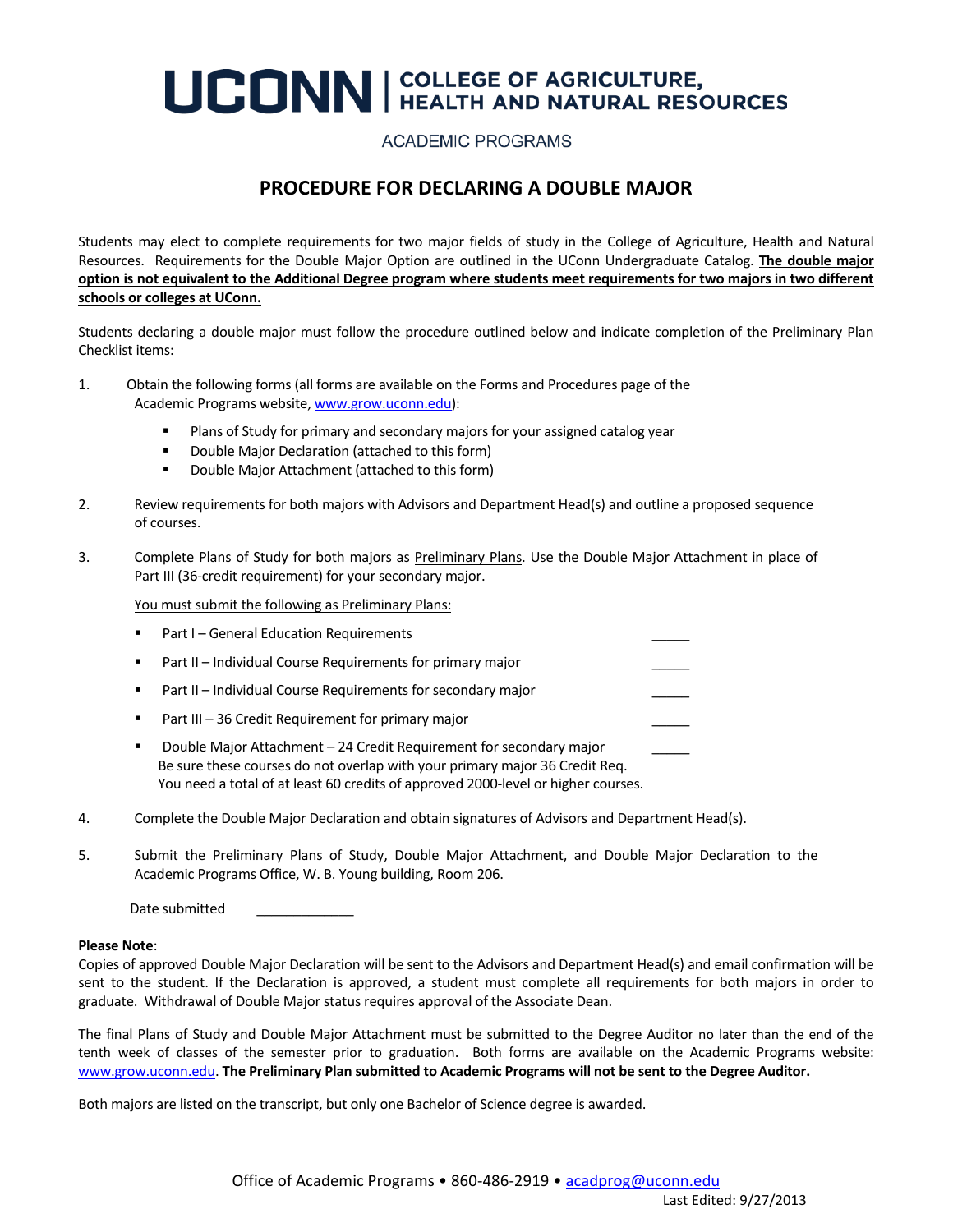# **UCONN** | COLLEGE OF AGRICULTURE,

**ACADEMIC PROGRAMS** 

#### **DOUBLE MAJOR DECLARATION**

| <b>Student Name</b> | Student I.D.                       |
|---------------------|------------------------------------|
| <b>Phone Number</b> | Email Address                      |
| Primary Major       | Secondary Major __________________ |
| Primary Advisor     | Secondary Advisor                  |

**Procedure:** Students may elect to complete requirements for two major fields of study in the College of Agriculture, Health and Natural Resources. A student selecting this option must submit this Declaration to the CAHNR Academic Programs Office and include a tentative Plan of Study with a Double Major Attachment. Once an approved Declaration has been submitted to the Registrar, the transcript will identify both majors and the student must complete the requirements for both majors in order to graduate. Withdrawal of Double Major status requires the approval of the Associate Dean.

**Primary Major:** All requirements must be completed on the Plan of Study.

Secondary Major Advisor

**Secondary Major:** Students must meet all requirements in "Part II: Individual Course Requirements of Major" on the Plan of Study and successfully complete 24 credits of 2000-level or higher coursework not used in completing the 36-Credit Requirement for the primary major.

Signatures:

| Primary Major Advisor         |                                                                                           | Date | Secondary Major Advisor         | Date |
|-------------------------------|-------------------------------------------------------------------------------------------|------|---------------------------------|------|
| Primary Major Department Head |                                                                                           | Date | Secondary Major Department Head |      |
| Student                       |                                                                                           | Date | Associate Dean                  | Date |
| For Office Use Only:          |                                                                                           |      |                                 |      |
| Distribution:                 | Primary Major Department Head<br>Primary Major Advisor<br>Secondary Major Department Head |      |                                 |      |